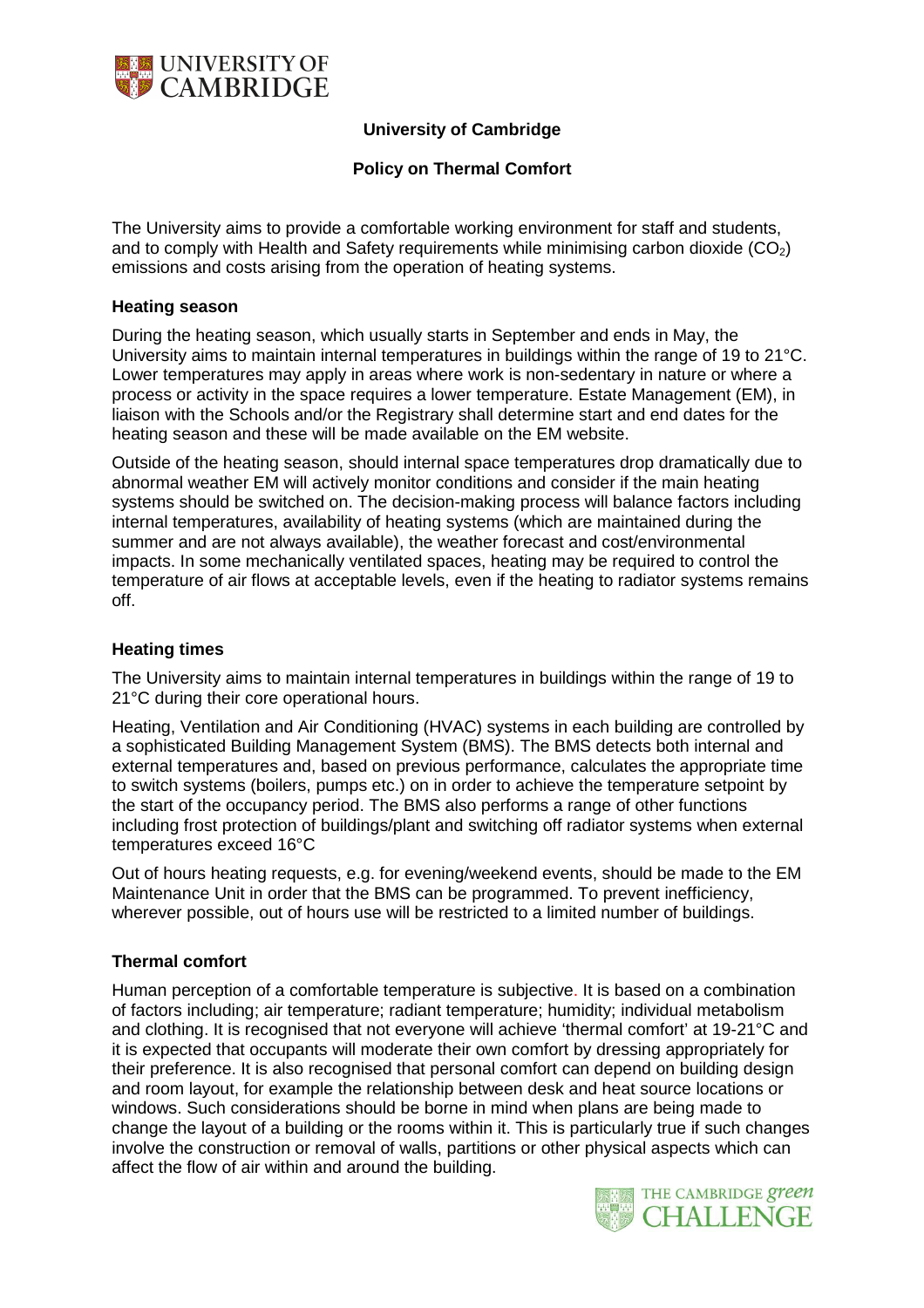

Where local heating controls e.g. thermostatic radiator valves, are provided, it is expected that occupants will manage these in such a way that internal temperatures reach 19-21°C. Windows and doors should be closed during the heating season.

#### **Health and Safety legislation**

The Workplace (Health Safety and Welfare) Regulations 1992 Approved Code of Practice states that temperature in workrooms should provide reasonable comfort and goes on to specify that this should normally be at least 16°C for sedentary work and 13°C for manual work.

#### **Electric heaters**

Electric heating is expensive, environmentally damaging due to high  $CO<sub>2</sub>$  emissions from power stations, and can pose a significant fire risk.

However, outside the heating season, in circumstances where internal temperatures are shown to be below 19°C for a significant period, temporary heating may be appropriate. Any temporary electric heaters must be Portable Appliance Tested, and should be thermostatically controlled oil-filled radiators. Departments should liaise with EM Maintenance to ensure that any temporary heating can be operated safely, for example to prevent overloading of local electrical circuits. For safety reasons electric heaters must not be left switched on in unoccupied rooms and should not be left on out of hours under any circumstances.

Using electric heating during the heating season adversely affects BMS control of building systems. As thermostats detect high temperatures caused by the heaters, heating to potentially large areas may be shut down, affecting many building users and leading to complaints, inefficiency and high costs. The use of electric heaters during the heating season is therefore not permitted except in exceptional circumstances, e.g. a failure of the main heating systems.

Requests for additional supplementary heating for health or other specific reasons must be approved by the Head of Department and Building Manager. Individuals are not permitted to bring in/purchase their own local heaters and, if found, these may be removed during routine health & safety inspections.

### **Comfort cooling and air conditioning**

In general full air conditioning or local cooling is not the standard throughout the University Estate where it is solely installed for the general comfort and wellbeing of individuals or any group of individuals during the 'summer' period. Air conditioning or local cooling may only be installed if:

- It is required by regulation or enforceable code of practice (e.g. Home Office Scientific Procedures), or
- There is a specific identifiable academic need (such as chemical deterioration at elevated temperatures), or
- Excessively high internal space temperatures are likely to be experienced and there is no other practicable means of reducing heat gains. (In this context "practicable" will include natural ventilation, local ventilation, thermal store or passive solar measures such as shading, orientation and high structural mass).

Where comfort cooling is provided it will be subject to control by Estate Management in the same way as the centralised heating systems. If this is not technically feasible then departments will need to ensure that the cooling is not used profligately.<br>THE CAMBRIDGE green